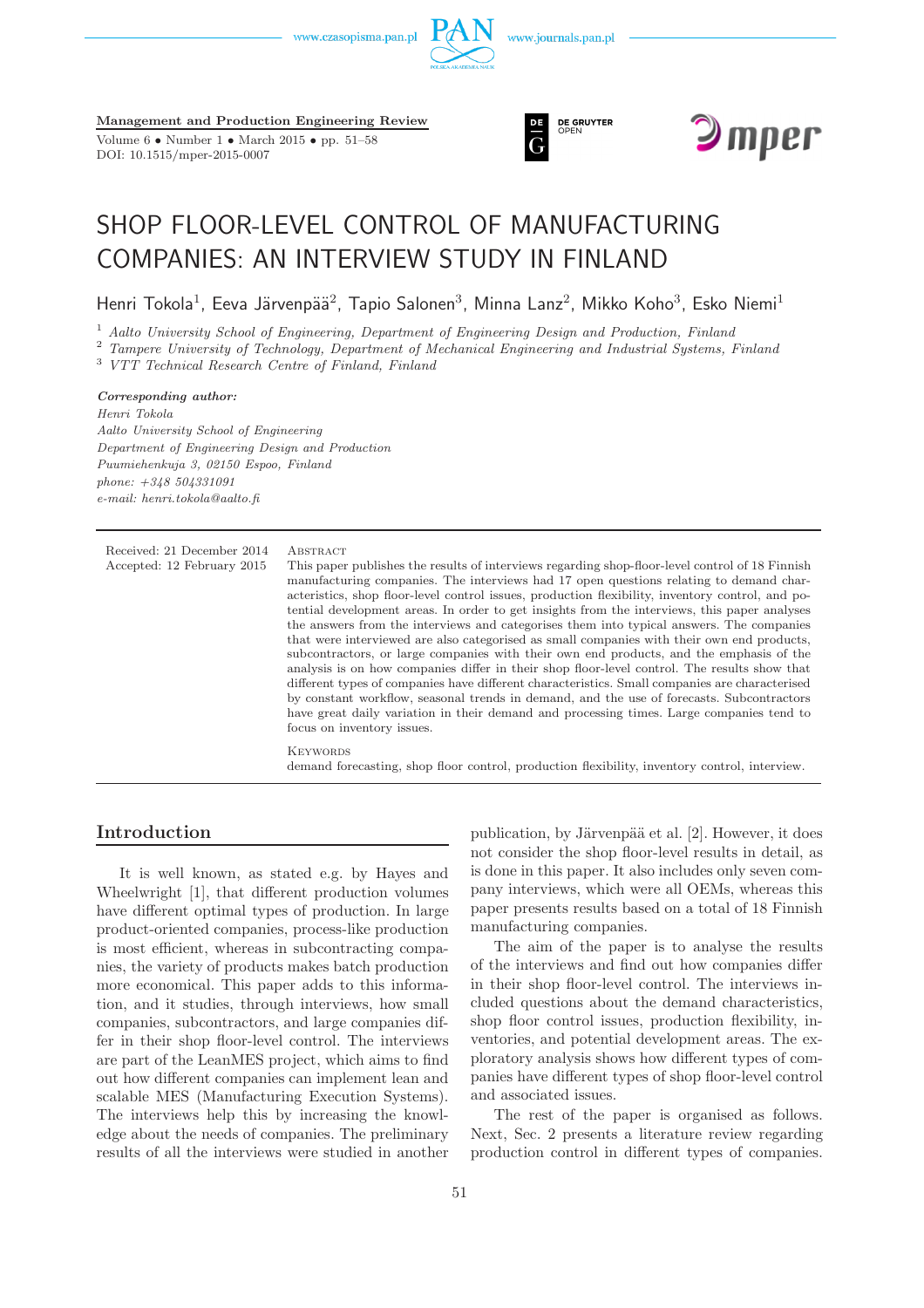

Section 3 presents the actual interview questions and describes how the interviews were organised. In Sec. 4, the results of the interviews are shown. On the basis of the results, Sec. 5 discusses the differences between the different types of companies. Finally, Sec. 6 draws conclusions.

# **Literature review**

The earlier research literature gives us several hints about the differences between manufacturing companies. As stated earlier, production volumes define the optimal type of production [1]. Thus, different types of production have different problems. The companies can also be distinguished by their position in the supply chain. There the bullwhip effect (also called the Forrester effect) increases the demand variation seen by the companies upstream in a supply chain, e.g. by subcontractors [3]. Tokola and Niemi developed a model that shows how the problems in production depend on the production volume and number of products [4]. Their model suggests that companies with small numbers of products encounter problems with capacity, whereas companies with large numbers of products may have problems with inventories. Milgrom and Roberts give an overview of the differences in the characteristics of mass production and modern, flexible production [5]. They state e.g. that mass production is characterised by long production runs, high inventories, specialised skill jobs, and make-to-stock control, whereas new modern and flexible production is characterised by short production runs, low inventories, cross-trained workers, and make-to-order control.

Although earlier research has studied the differences on a strategic level, the research related to the tactical shop floor level is scattered. Abernethy and Lillis have a paper regarding the impact of manufacturing flexibility [6]. They state that manufacturing flexibility has been studied much more at a strategic level rather than at the manufacturing level. Veen-Dirks studies the relationships between production environments and control systems [7]. He states that empirical research in the area is scarce, especially at the production level. Davies et al. stress that best practices are not clearly defined in the research papers [8]. Karmarkar et al. study the production processes, product complexity, and number of products in different industries [9]. Related to our research, they state that MRP systems are more probably used in batch production. Ichniowski et al. conclude that worker management tools such as employ-

ee participation in problem-solving teams and training give substantially better worker performance [10].

The differences between different types of companies were studied earlier using interviews. Lundvall et al. studied the effect of the size of a manufacturing firm on its technical efficiency [11]. Not surprisingly, they conclude that the size of the firm has a positive effect on technical efficiency. In a similar study, Van Biesebroeck states the same about the efficiency of a large company and shows how it is unlikely that small companies will grow into large companies [12]. This may be due to the fact described earlier that different types of companies have different types of optimal production processes. It is hard to change between different processes.

Finnish companies are also studied in the earlier literature. A study similar to ours was done by Voss et al. [13]. They studied the differences between companies in Finland, Germany, the Netherlands, and the UK. They conclude that none of the companies they considered in Finland were world-class manufacturers, but most of the companies in Finland were categorised as contenders or promising companies, which were good in practice. They also write that small companies are able to rely on informal practices and thus achieve high performance. Another paper where the companies in Finland are studied is that of Timilsina et al. [14]. They conclude that flexibility is more important for smaller companies than for larger companies. This paper, however, does not consider shop floor-level issues such as inventory control methods or types of variations, which are considered in the present paper.

# **Interviews**

#### **Sample selection**

The present study is based on data collected from interviews conducted among manufacturing companies located in Finland. The companies are grouped into three categories, which are a small company with its own end product (less than 250 employees), a subcontractor, and a large company with its own end product (more than 250 employees). Henceforth in this paper these are referred to as the small company, subcontractor, and large company, respectively. The interviewees included people in production manager, production engineer, planner, and worker positions. The actual numbers of companies and interviewees are shown in Table 1. Their positions cannot be distinguished in the answers.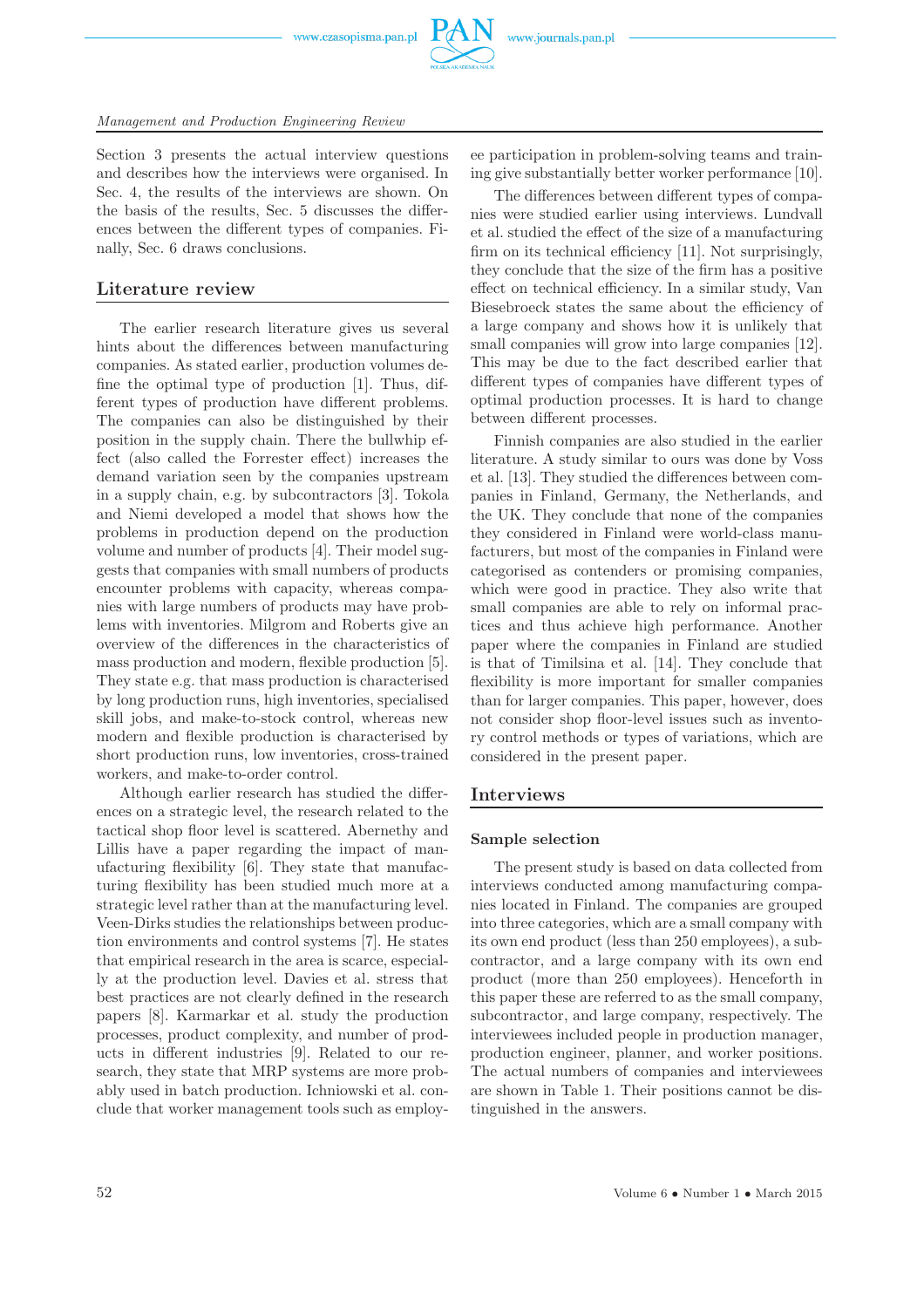

*Management and Production Engineering Review*

| Distribution of much vieweds by position and type of company. |           |                                |                    |        |                    |  |
|---------------------------------------------------------------|-----------|--------------------------------|--------------------|--------|--------------------|--|
|                                                               |           | Interviewees                   |                    |        |                    |  |
|                                                               | Companies | Production engineer or manager | Production planner | Worker | Total interviewees |  |
| Small (own product)                                           |           |                                |                    |        |                    |  |
| Subcontractor                                                 |           |                                |                    |        | 16                 |  |
| Large (own product)                                           |           |                                |                    |        |                    |  |
| Total companies                                               | 18        |                                |                    |        | 40                 |  |

Table 1<br>s by position Distribution of interviewees by position and type of company.

Table 2 Open questions used in the interviews. All the questions were put to the managers and production planners. The questions marked \* were also put to the workers.

| Area.                     | Question                                                                                                                                                                                                                                                                                                       |  |  |  |
|---------------------------|----------------------------------------------------------------------------------------------------------------------------------------------------------------------------------------------------------------------------------------------------------------------------------------------------------------|--|--|--|
|                           | 1. How are the near future forecasts done?                                                                                                                                                                                                                                                                     |  |  |  |
| Demand characteristics    | 2. How much does the demand change? How is this handled?                                                                                                                                                                                                                                                       |  |  |  |
|                           | 3. How often are there rush orders when compared to all orders?                                                                                                                                                                                                                                                |  |  |  |
| Shop-floor control        | 4. How are the rush orders handled in production? *                                                                                                                                                                                                                                                            |  |  |  |
|                           | 5. Is there any single machine that is used to control the whole production (bottleneck<br>control?                                                                                                                                                                                                            |  |  |  |
|                           | 6. Do you know the standard times of the processes?                                                                                                                                                                                                                                                            |  |  |  |
|                           | 7. How much do the processing times vary? *                                                                                                                                                                                                                                                                    |  |  |  |
|                           | 8. How is the work-in-process controlled?                                                                                                                                                                                                                                                                      |  |  |  |
|                           | 9. Are there unexpected daily changes in production? How often? [] Customised orders, []<br>rescheduling, [] missing parts/tools, [] quality problems. *                                                                                                                                                       |  |  |  |
|                           | 10. How are the customised products handled in production?                                                                                                                                                                                                                                                     |  |  |  |
|                           | 11. If there are problems in the production, how are they handled on the shop floor? *                                                                                                                                                                                                                         |  |  |  |
|                           | 12. Is it possible to begin the production even if the product is not fully designed?                                                                                                                                                                                                                          |  |  |  |
| Production flexibility    | 13. How can the production be adjusted on a daily or hourly basis? Is it possible for workers<br>to balance the production by themselves? *                                                                                                                                                                    |  |  |  |
|                           | 14. Do you have extra capacity? Is it possible to move jobs to another work station? *                                                                                                                                                                                                                         |  |  |  |
|                           | 15. How can the workers be moved from one station to another? *                                                                                                                                                                                                                                                |  |  |  |
| Inventories               | 16. How are the inventories controlled? *                                                                                                                                                                                                                                                                      |  |  |  |
| Development opportunities | 17. Where are the greatest development opportunities in production control? [] Better fore-<br>casts, [] workload balancing, [] worker movement, [] anticipation of long processing times,<br>tardiness and breakdowns, $\lceil \cdot \rceil$ inventory levels, $\lceil \cdot \rceil$ other, please specify. * |  |  |  |

#### **Interview questions**

The interview, consisting of 17 questions, was designed to gather information on the following aspects of production: demand characteristics, shop floor control issues, production flexibility, inventory control, and potential development areas. The part of the interview studied in this paper is part of a larger interview that also included questions related to production planning systems, KPIs, and Lean principles. This paper, however, focuses only on shop floor-level control. The questions used in the interviews are listed in Table 2. It was planned that all the questions would be put to the managers and production planners and only some to the workers. However, because of time limitations, some questions were skipped in the actual interviews.

#### **Data analysis**

The interviews, consisting mainly of open answers, were taped and transcribed. Because the answers were open, they tended to be long, and thus the answers were first simplified by writing down the main points from the open answers. After that, the main points were clustered on the basis of the main themes of the answers. These clusters of main themes are the results of the interviews, and they are described next, in Sec. 4.

# **Results**

#### **Demand characteristics**

Questions 1–3 were about demand characteristics. 21 answers about demand forecast methods were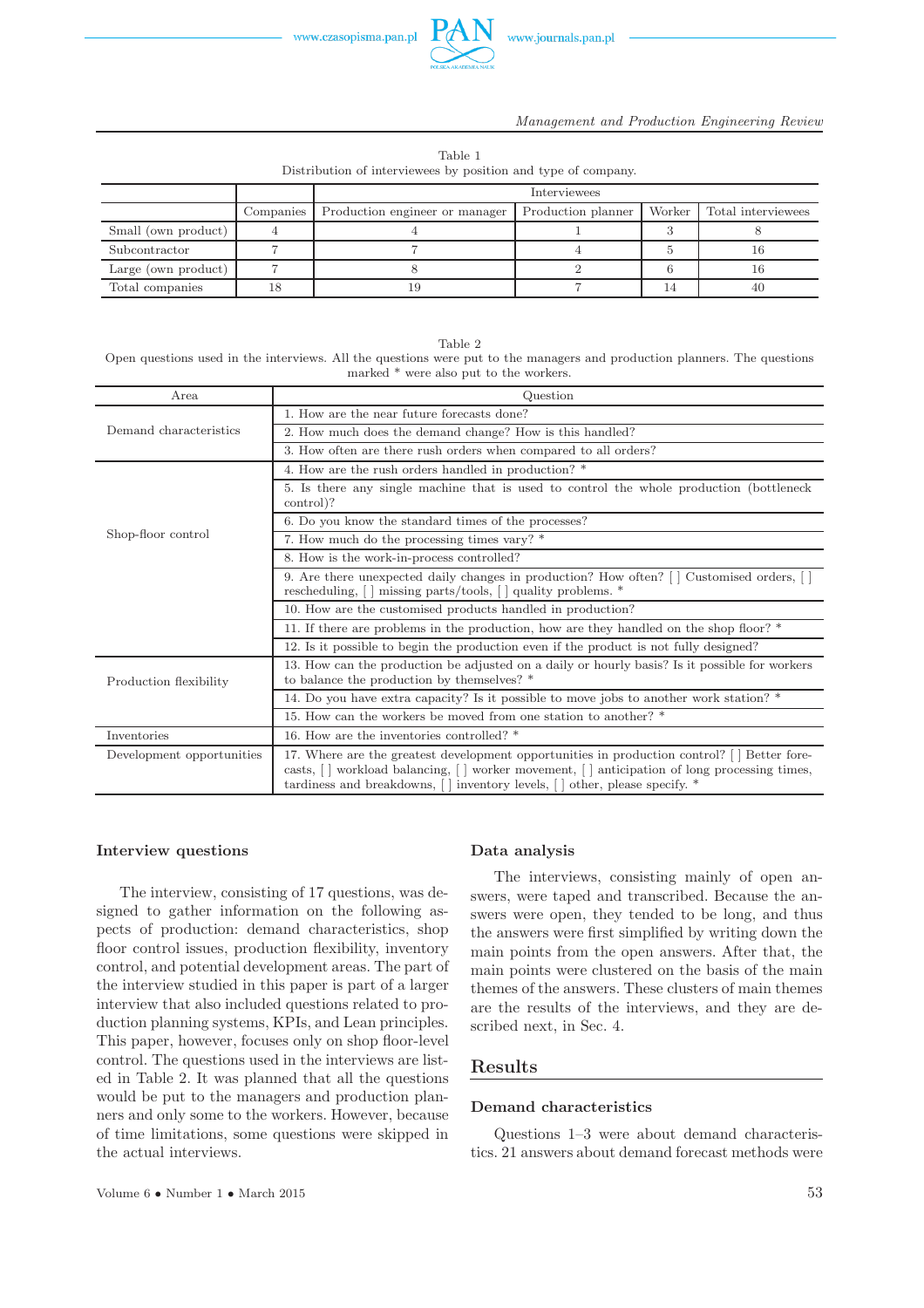

#### *Management and Production Engineering Review*

collected (question 1). In three cases (two small companies, one large company), the forecasts were made for quarters or the year, mainly using sales data. In six cases (all subcontractors), the companies used clients' forecasts to forecast the production. In five cases (one small company, one subcontractor, three large companies), the companies forced the demand to follow the production capacity, which was constant. In five cases (two subcontractors, three large companies), the companies used frozen schedules to handle the variation in demand.

20 answers about demand variability were collected (question 2). In four cases (three small companies, one subcontractor), the companies faced seasonal trends in their demand. In six cases (three subcontractors, three large companies), there were significant daily, weekly, or monthly variations in demand. In 10 cases (four small companies, four subcontractors, two large companies), miscellaneous methods that were used to tackle the variation were described. These methods included lay-offs, inventories, extra capacity, and trainees.

22 answers about rush jobs were collected (question 3). In eight cases (seven subcontractors, one large company), rush jobs formed more than 10% of all orders. In 10 cases (one small company, three subcontractors, six large companies) rush jobs were rare. In three cases (two small companies, one large company), there were no rush jobs at all. Additionally, in three large companies, inventories were used to deal with rush jobs.

#### **Shop floor control issues**

Questions 4–12 were about shop floor control issues. 13 answers about handling rush jobs were collected (i.e. question 4). In three cases (one small company, two large companies), the rush jobs were handled using overtime work. In six cases (three small companies, three large companies), there were processes for handling rush jobs. In four cases (two subcontractors, two small companies), it was common to pre-empt current work because of rush jobs.

12 answers about bottleneck control were collected (question 5). In two cases (one small company, one subcontractor), there was no visible bottleneck thinking. In two cases (one small company, one subcontractor), the bottleneck changed over time. In eight cases (one small company, two subcontractors, five large companies), there was a clear bottleneck in the production.

23 answers about standard times were collected (question 6). In three cases (two small companies, one subcontractor), the standard times were not known at all. In 15 cases (one small company, eight subcontractors, six large companies), the standard times were known. In the other five cases (two small companies, one subcontractor, two large companies), the distributions of the processing times were collected and known.

15 answers about variations in the processing time were collected (question 7). In three cases (three large companies), the variation was smaller than or equal to 25% of the average. In nine cases (three subcontractors, six large companies), the variation was significantly larger. In two subcontractor answers, the amount of variation depended significantly on the worker. In three cases (one small company, one subcontractor, one large company), the variations in the processing time could not be estimated.

15 answers about the control of work-in-process (WIP) were collected (question 8). In four cases (one small company, two subcontractors, one large company), the WIP was controlled by selecting the next job using due dates. In three cases (two small companies, one large company), the WIP was controlled using a pull control measure such as CONWIP. In three cases (three large companies), the WIP control was realised by selecting the next job from the queue. In four cases (three small companies, one subcontractor), production followed a weekly schedule. In the case of one large company, production planning released the jobs into the production.

21 answers about daily problems were collected (question 9). 16 of the answers were about the customisation of orders. In four of the answers (two small companies, one subcontractor, one large company), there were no customised orders. In eight cases (three subcontractors, five large companies), customised orders occurred monthly. In five cases (one small company, two subcontractors, five large companies), customised orders occurred weekly or more often. 16 answers concerned rescheduling. In three of the cases (two small companies, one large company), rescheduling took place rarely or never. In two cases (one subcontractor, one large company), rescheduling occurred monthly. In five cases (one small company, three subcontractors, two large companies), rescheduling occurred weekly. In five cases (one small company, two subcontractors, two large companies), rescheduling occurred daily. 21 of the answers concerned missing parts or tools. In all of them, the problem was missing parts rather than tools. In five of these cases (one small company, two subcontractors, two large companies), missing parts were a problem monthly or more rarely. In seven cases (two small companies, three subcontractors, two large companies), the problem of missing parts occurred weekly. In nine cases (five subcontractors, four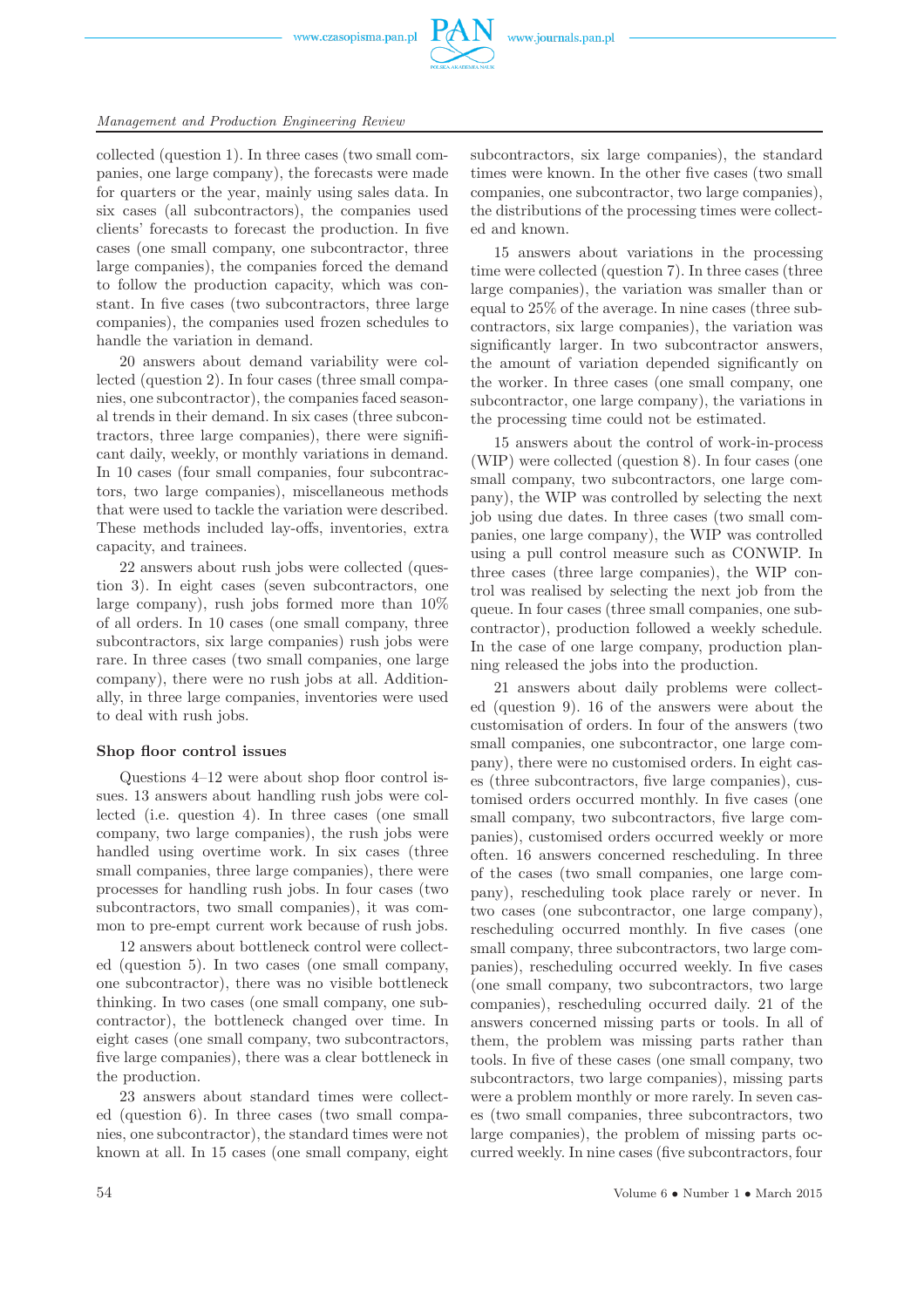

large companies), missing parts were a daily problem. 21 answers were about quality problems. In six cases (one small company, three subcontractors, two large companies), quality problems occurred rarely. In seven cases (two small companies, three subcontractors, two large companies), quality problems were monthly problems. In eight cases (five subcontractors, three large companies), quality problems occurred daily.

Eight answers about customisations were collected (question 10). All the answers (two small companies, three subcontractors, three large companies) were about customisation processes. According to all three of the subcontractors' answers the foreman handles the customisation problems. In all three answers from large companies, the customisation is seen from the drawings.

13 answers about problem solving were collected (question 11). In eight cases (four small companies, two subcontractors, two large companies), problem solving was done together with the foremen. In five cases (one small company, one subcontractor, three large companies), the notification was written into the companies' manufacturing execution system (MES) in the event of problems.

Eight answers were collected about starting the production even though the design is not finished (question 12). In two cases (one subcontractor, one large company), starting a job was not possible if the design was not finished. In six cases (one small company, five large companies), starting was possible even though the design was not fixed yet.

#### **Production flexibility**

Questions 13-15 were about production flexibility. Question 13 was about how the production can be adjusted daily or hourly. 27 answers to that question were collected. In 10 cases (three small companies, four subcontractors, three large companies), the foremen made the decisions concerning production adjustments. In 10 cases (two small companies, four subcontractors, four large companies), the workers could adjust the production themselves. In six cases (five subcontractors, one large company), overtime work was used to adjust the production.

Question 14 asked about extra capacity. 26 answers to that question were collected. In 16 cases (four small companies, 10 subcontractors, two large companies), there were extra machines. In two cases (one subcontractor, one large company), the subcontractors of the company were those who had the extra capacity. In eight cases (two subcontractors, six large companies), there was no extra capacity at all.

Question 15 asked about the movement of workers. 22 answers to that question were collected. In

14 cases (seven small companies, one subcontractor, six large companies), the workers were cross-trained and could work in several parts of the production. In six cases (one small company, four subcontractors, one large company), there were problems with the know-how of the workers.

#### **Inventories**

Question 16 was about inventory control. A total of 18 answers to that question were given. In six cases (three small companies, three subcontractors), inventories were controlled using the average storage time as a metric. Kanban bins were used in three cases (one subcontractor, two large companies). Vendormanaged inventories (VMIs) were used in two cases (both large companies). Other individual solutions than those described were used in seven cases (one subcontractor, six large companies). These other solutions include e.g. bulk materials, no inventories, and sets.

#### **Potential development areas**

Question 17 was about potential development areas in production. A total of 35 answers was given. The answers from the small companies were the following: three yes answers for better forecasts, two for workload balancing, and two for better inventory levels. The answers from the subcontractors were the following: eight yes answers for better forecasts, 11 for workload balancing, five for worker movement, seven for anticipation, seven for inventory levels, and three for others. The answers from the large companies were the following: seven yes answers for better forecasts, six for workload balancing, six for worker movement, six for anticipation, nine for better inventory levels, and one for others. Other answers included better NC programs, making products as planned, more output using fewer workers, and information movement between planning and production. An overview of the results of question 16 is shown in Fig. 1.



Fig. 1. Possible development areas.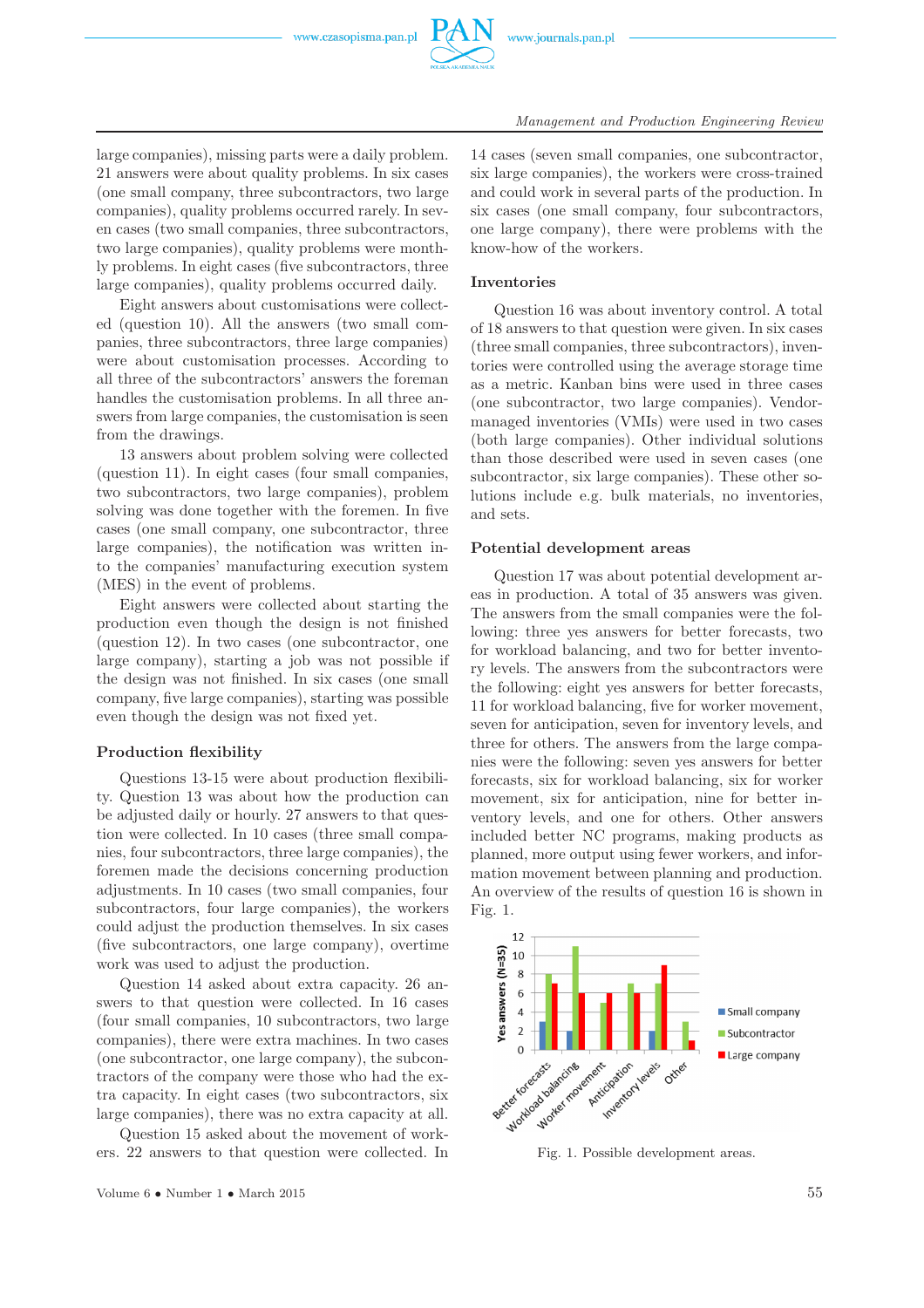

*Management and Production Engineering Review*

## **Discussion**

In this section, the results shown in the previous section are analysed further. The aim is to find out how different companies differ in their shop floorlevel control.

The results from the Demand part (questions 1–3) give the following insights. The small companies often used their own forecasts and had seasonal trends in their demand. The subcontractors used forecasts from their clients and had significant daily variation in demand. The large companies mostly used constant capacity or a frozen timetable, and they had significant daily variation in demand.

The shop floor control issues (questions 4–12) do not provide conclusions as clear as those in the demand part above. The small companies tend to use pull or a weekly schedule to control their WIP. They have problems with missing parts or quality weekly or less frequently. Otherwise, it is hard to say anything about the other questions. At the subcontractors, standard times are generally known, but they show variation as the worker affects the processing time significantly. Rescheduling takes place daily or weekly. Customised products are handled using the foreman's experience. In the large companies, bottleneck thinking is generally used; there is often a bottleneck station that is controlled. Estimates of standard times are known. WIP is controlled just by taking the next order from the queue. Customised products are rare; the large companies tend to produce items using customised mass production, where products are often modular. If there are customised products, workers see the customisation from the drawings. If there are problems, a notification about the problems is entered into the control system. It is also possible to start orders and e.g. make some parts before the design is completed.

The results about production flexibility (questions 13–15) raised the following issues. In the small companies, there are extra machines to deal with e.g. breakdowns of machines and workers are crosstrained. At the subcontractors, flexibility is achieved using overtime work. There are extra machines but there might be problems with know-how. In the large companies, there are no extra machines, but people are still cross-trained.

Several issues were raised about inventory control (question 16). In the small companies and sub-

contractors, the inventory yield is monitored and adjusted. In the large companies, there were many inventory strategies that were used.

In development areas (question 17), the small companies tended to need better forecasts. The subcontractors needed better workload balancing, whereas the large companies usually needed better inventory levels. The above-mentioned differences are collected in Table 3.

Generally, the small companies had varying strategies to deal with variation and variation did not seem to be a severe problem. Their problems related to seasonal trends, but production did not seem to be a problem. Handling rush jobs, bottleneck thinking, and estimating standard times were used in some of the small companies, but not in most of them.

With the subcontractors, the variation was a major problem. Rush jobs were common, the skills of individuals affected the processing time, and skills were scattered. The flexibility needed to tackle these problems was achieved using rescheduling, overtime work, and/or extra machines. Similarly as with the small companies, handling rush jobs and bottleneck thinking only occurred in some companies.

The large companies seemed to know what they wanted from the shop floor level control. There was no extra capacity, as with the small companies and subcontractors. Instead, the variation was handled using inventories and cross-trained workers. Inventories were a significant problem in the production and several methods were used to tackle the problems with inventories. The way in which the daily variation was handled varied.

When compared to the ideas found from the literature in the review part in Sec. 2, the above insights can be understood better. In the literature review, it was found that small companies are technically worse than large companies [11, 12]. This is supported by our results, as it appears that the production is less organised in small companies and subcontractors than in large companies. If subcontractors are considered, the bullwhip effect causes the early players in the supply chain to have higher variation in demand than others [3]. Large companies tend to be technically better and often have a process-like production line, all of which are features that cause them to know their process better, as our results outline as well [1, 11, 12].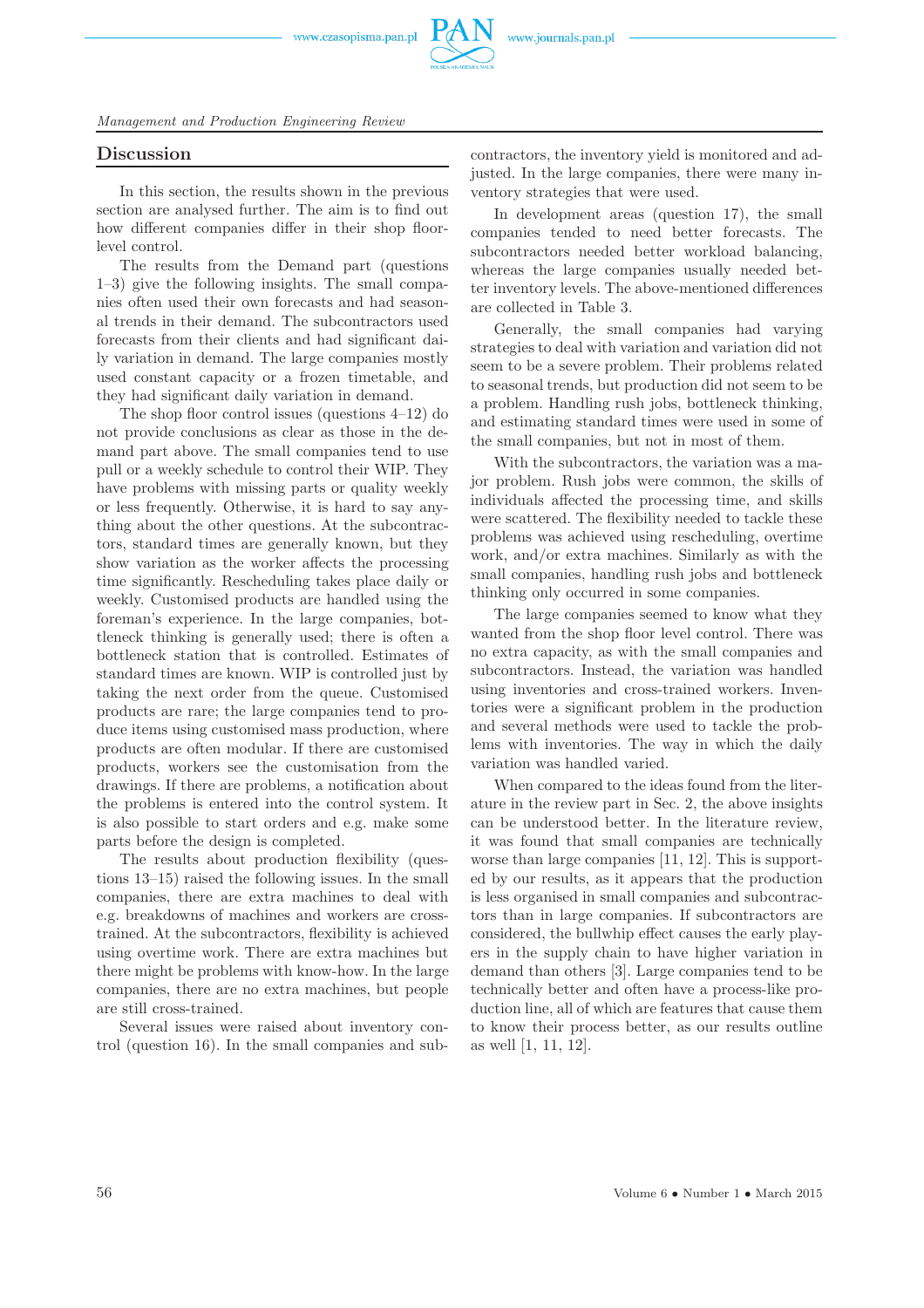too scattered. Question Small companies Subcontractors Large companies Demand forecasts (1) Own forecasts Forecasts From clients Constant capacity or frozen schedule Demand variability (2) Seasonal trend Significant daily variation Significant daily variation in demand Rush jobs (3) Seldom 10–20% rush jobs of all orders Rare, inventories used for rush jobs Handling of rush jobs  $(4)$ Bottleneck thinking (5) – – – Bottleneck thinking by the set of the Bottleneck thinking by the set of the Bottleneck thinking in the set of the set of the set of the set of the set of the set of the set of the set of the s Standard time (6) – Standard times are known Estimates are known Process time variation  $(7)$   $\qquad$  – Person has a remarkable effect on processing time – WIP control  $(8)$  Pull, weekly schedule The orders are processed according to the deadline Next order from the queue Customised products (9) – – Seldom Rescheduling (9) – Daily/Weekly Missing parts (9) Weekly/Seldom Quality problems (9) Weekly/Seldom Handling of customised products (10) Foreman deals with the problems Workers see the customisations of parts from the drawings Problem solving (11) – – Notification to the system The product can be started before design is completed  $(12)$ The orders are often started before design is fixed Flexibility of production (13)  $\vert$  - Flexibility through overtime hours – Extra capacity (14) Extra machines Extra machines No extra capacity Moving of workers (15) Often cross-trained workers Problems with know-how Often cross-trained workers Inventory control (16) Average storage time is monitored Average storage time is monitored Many strategies: Kanban, VMI, sets Development opportunities (17) Better forecasts Workload balancing Inventory levels

# Table 3

Typical answers from different companies. "–" means that no conclusions could be based on the answers because they were

# **Conclusion**

This paper examines how different types of Finnish manufacturing companies differ in their shop floor-level control. The results of the interview study suggest that there are several differences between small companies, subcontractors, and large companies:

- small companies are characterised by a constant workflow, seasonal trends in demand, and the use of normal forecasts;
- subcontractors have large daily variation in their demand and processing times;
- large companies focus on inventory-related issues. These results are expected or at least easy to un-

derstand. Small companies tend to focus on a few products which are mostly produced to order, which makes their demand seasonal. Subcontractors are early players in the supply chain and the bullwhip effect makes the demand seen by them vary. Large

companies are usually just assemblers of products with large numbers of components, which makes the inventory control of components crucial.

The results in the paper are exploratory in nature. The results might be biased by the simplifications and clustering performed by the authors. However, the results suggest that there are typical differences between the companies, which could be valuable information for further research. In the Lean-MES project, which the present study is part of, the purpose is to use the results to direct the development of new production control tools. In future, the results could also be verified using descriptive analysis.

*This research was carried out as part of the Finnish Metals and Engineering Competence Cluster's (FIMECC) MANU programme in the LeanMES project.*